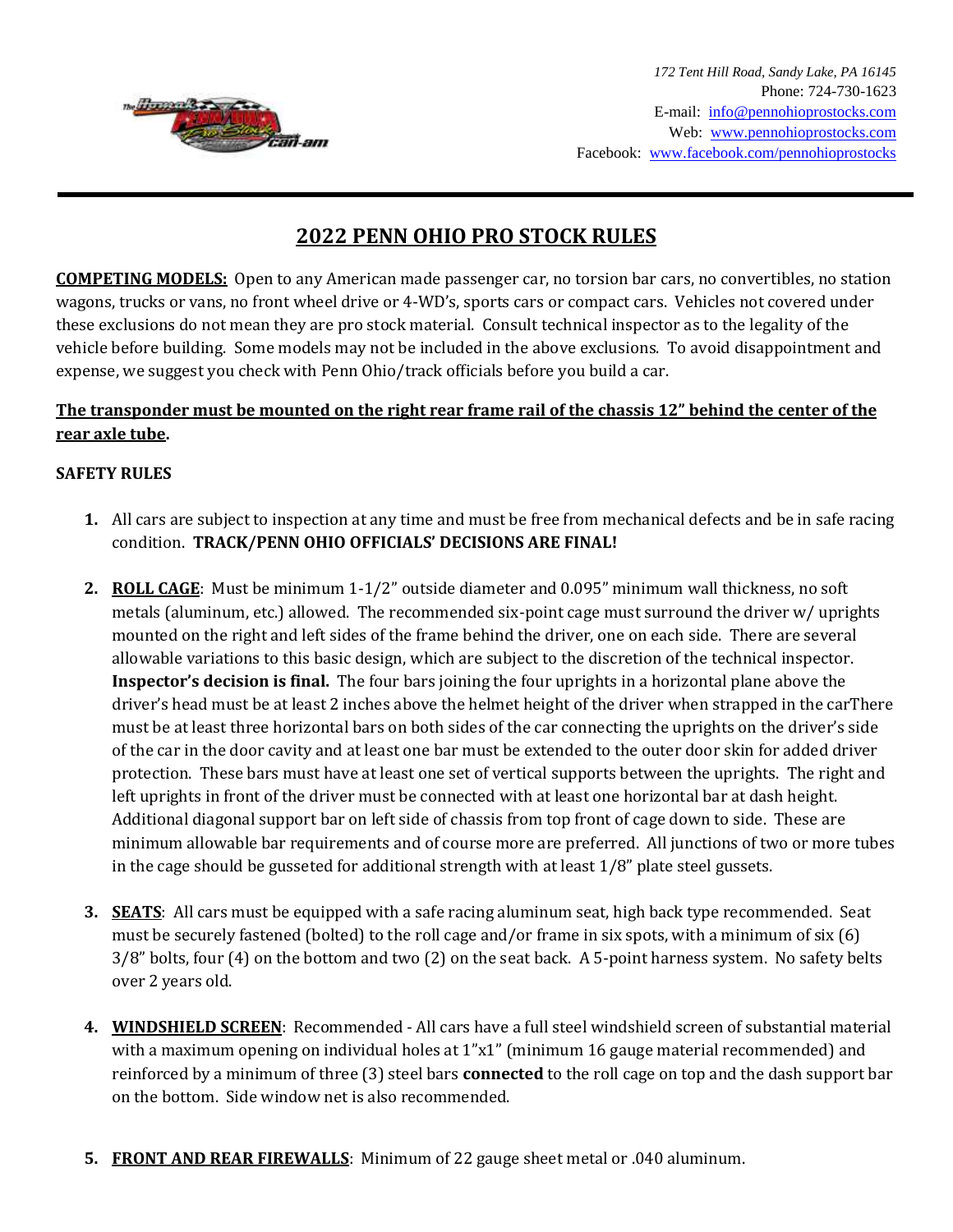- **6. FIRE EXTINGUISHER:** All crews are recommended to carry an operable fire extinguisher capable of extinguishing gas and oil fires.
- **7. BATTERY**: Battery may be located in any position except inside the cockpit. A BATTERY MASTER SHUT OFF SWITCH MUST BE INSTALLED IN THE DRIVER'S COMPARTMENT AND MUST BE EASILY ACCESSIBLE TO THE SAFETY CREW AND DRIVER.
- **8. BRAKES**: Operable and effective four-wheel hydraulic brakes mandatory. 4 Wheel disc brakes will be allowed, right front shutoff allowed. No aluminum brake parts.
- **9. WHEELS**: **(NO BLEEDERS)** Minimum five (5) oversized lug nuts STEEL only. Steel racing wheels and oversized studs and maximum rim width 10". Bead lock rims permitted on all 4 corners. NO WIDE 5's.
- **10. EXHAUST:** No turn down exhaust. No portion of the exhaust to exit the body panels.
- **11. THROTTLE**: Minimum of two (2) springs **MANDATORY**. All throttle linkages must be made of suitable rod or tubing, no all thread permitted. Throttle stops **MANDATORY**. Toe loop **MANDATORY**.

#### **BODY SPECIFICATIONS**

**BODY:** Stock steel bodies or aluminum after-market bodies allowed. Body width may not exceed 78" at top of doors or quarters and 86" at bottom of doors and quarters. The maximum roof size is 60" x 60" with a maximum 4" rake.

Rear spoiler 78" wide x 6 inches of measure material with no more than 3 supports, all the same size (see illustration for support) and must be attached solid to the deck. The spoiler cannot be wider than the deck at the rear. All dimensions will be measured from the deck; tolerance for the hinge only. Maximum spoiler angle will be 90 deg to the deck. If a support is used on the rear of the spoiler it must be mounted below the top of the spoiler material a minimum of ½ inch to not count as spoiler material.

**Rear Deck Height**: Maximum **43"** from the ground to the top of the deck.



Rear sail panels must be the same left and right, either both open or both closed. The sail panel must drop towards the deck at the back edge of the roof panel. Sail panel maximum length is 45". The sail panels cannot connect to the rear spoiler (see illustration).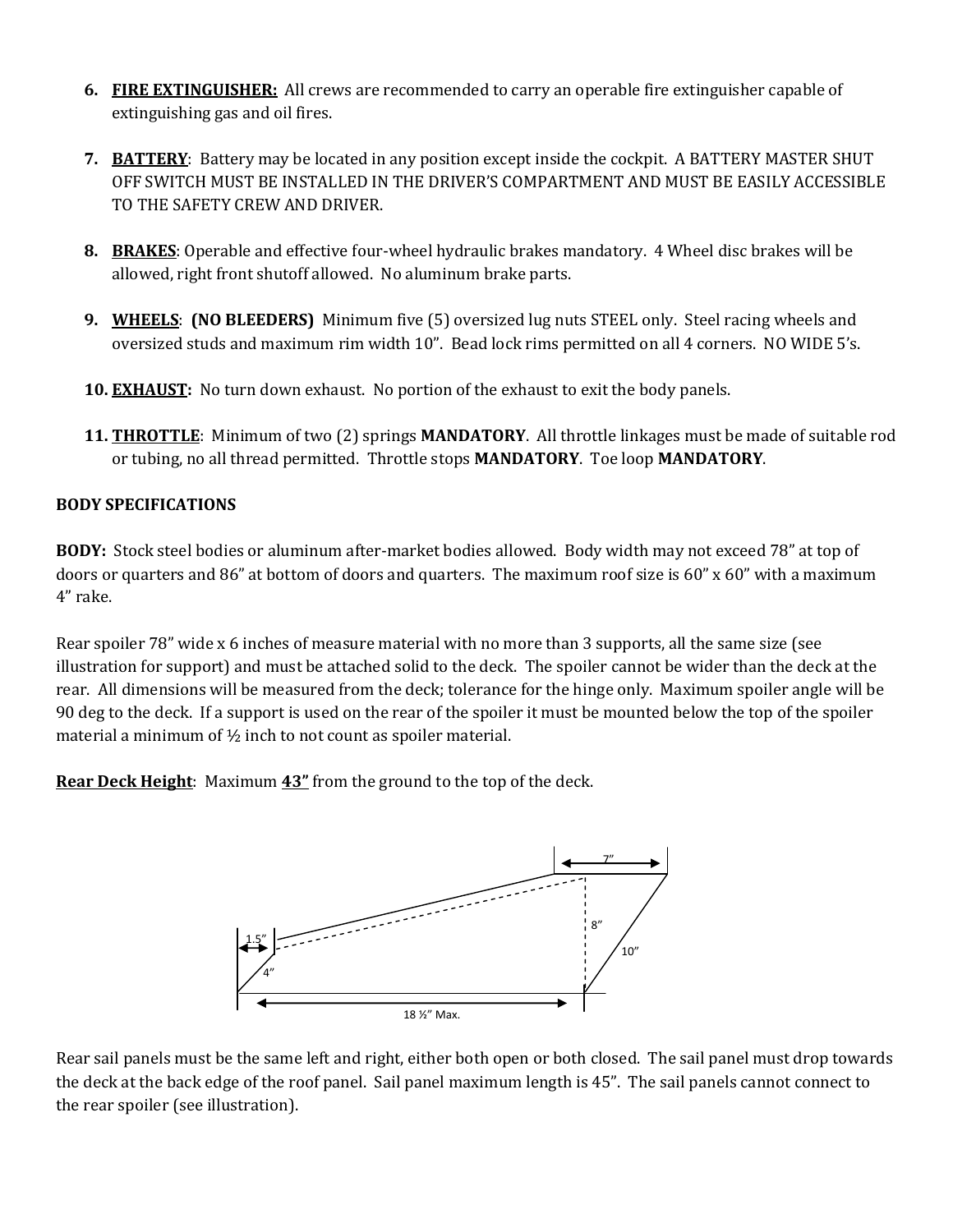

All glass and plastic must be removed, no factory hard plastic noses. Noses must not exceed 92" in width anywhere including fender extensions.

## **No extra fins, flares, flanges, ridges, beads, spoilers, turn-ins or turn-outs or anything else that can be construed as an aero advantage will be allowed**.

No raised left side fenders or body panels, front fenders and hood must be flat from side to side. Maximum drop deck allowed from front of cock pit to rear of deck or side to side will be 4". No angled sides or angled rear decks, must be 90 degrees from rear of deck to rear of quarter panels. Quarter panels must be same length on both sides.

CAR NUMBERS MUST BE 18" HIGH ON BOTH SIDES AND ROOF. ALL CARS MUST BE NEATLY LETTERED. THERE WILL BE NO DUPLICATE NUMBERS. FIRST CAR TO REGISTER WILL HAVE THAT NUMBER.

## **CHASIS SPECIFICATIONS**

- **1. FRAME**: May use full stock frame or have stock front sub. Box tube may be used from stock sub to rear. No round tube chassis permitted. Minimum wheelbase of 105". Johnson Frames may be considered legal pending prior approval and inspection by Penn Ohio Series Director and/or Penn Ohio Officials. (Prior to building or purchasing a Johnson Frame/Chassis, contact Penn Ohio Series Director. Don't assume it's legal).
- **2. STEERING**: Conventional boxes only NO RACK and PINIONS. Quick release highly recommended. No rag joints in the steering column.
- **3. RADIATOR**: Only one (1) per car. Must remain in front of the engine in stock location between frame rails.
- **4. ENGINE LOCATION**: Engine set back: will be at its maximum and verified when the center of the number one spark plug hole, on all make engines (furthest cylinder forward) is in line with the center of the top ball joint.
- **5. TRANSMISSION**: Any transmission allowed. Car must be able to move forward and reverse under its own power. If a cast iron case transmission is used on an aluminum or magnesium bell housing, it must either have a rear trans mount or tethered.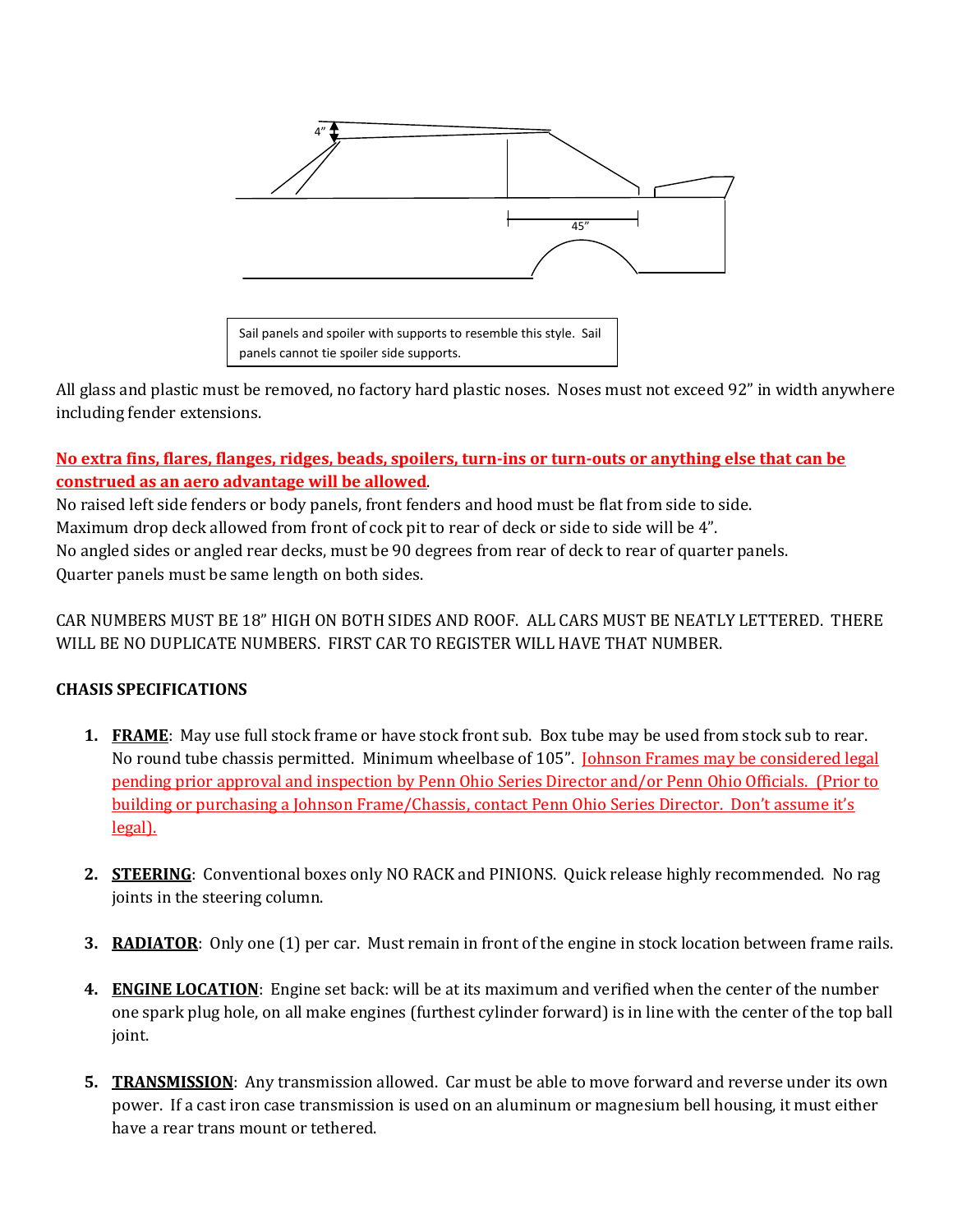- **6. SCATTER SHIELD**: Bell housing scatter shield or steel scatter proof bell housings for standard transmissions recommended. It is also recommended the Automatic transmissions have an explosion blanket.
- **7. DRIVE SHAFT**: All cars must have a 180 degree loop 6 inches behind the front yoke in case of failure made from  $\frac{1}{4}$ " x 1" steel. The drive shaft must be painted white. Must have 180 degree strap under rear of shaft.
- **8. REAR END:** No quick change differentials, no limited slip or lockers, **NO** 3 links, torque links, pull bars, lift bars, birdcages, or panhard bars permitted of any sort. **NO SPRING ROD OR BISCUIT TYPE TRAILING ARMS OF ANY SORT.**
	- a. **Rear Suspension**: Must be double triangulated 4-link or leaf spring suspension. 4-link (upper links must run from the rear end (pumpkin part) housing inward to outward, lower links must run outward to inward.
	- b. **Trailing Arms**: Trailing arm lengths must be between 10"-12 ½" uppers and 17 ½" to 23" lowers (measured from center of bolt hole to center of bolt hole).
- **9. AXLES**: Conventional type or floater style axles permitted. All spindles, hub assemblies and axles STEEL ONLY. No wide 5 patterns permitted. Front…..no late model style spindles, must accept stock-style cast rotors.
- **10. FRONT END SUSPENSION**: Upper and lower control arms, stock, tubular, or adjustable allowed. Weight jacks permitted. Stock sway bars permitted. All Stock mounting points for lower control arms. Spindles must be a cast or forged stock or factory reproduction spindle.
- **11. SPRINGS**: Front springs must be in original location. Rear springs must mount on top of the rear end housing. All springs must be conventional steel springs only (NO COILOVERS of any kind including coilover eliminators). Minimum diameter 4 ½".
- **12. SHOCKS**: Steel or aluminum non-adjustable (No Coilovers of any kind allowed). 1 Shock per wheel. Shocks can be mounted on front or back of rear end housing.
- **13. BUMPERS**: Production type bumpers or tubular bumpers. Rear bumpers minimum height 18" from ground to bumper. Maximum tubing size of 2" round or 2x4 box tubing is permitted. Bumpers are mandatory. Bumpers will be up to the discretion of the tech inspector. Bumper ends must not pass outer edge of body and must not have any sharp edges or hook style ends.
- **14. FUEL TANK**: FUEL CELL ONLY!! Fuel cell height 12" minimum from ground to bottom of tank. Fuel cell must be fully encased in a steel container with a minimum recommended thickness of 20 gauge. An optional aluminum container may be used with a minimum recommended thickness of .060". Fuel cell must **retain foam inside**. Fuel lines must siphon from top only. Fuel tank vent line must have an in-line one-way valve for the prevention of fuel spillage. Fuel cells must meet FIA/SPEC/FT-3 Specification. Install the vent line so that the fuel does not siphon out. Any capacity fuel cell is allowed and the fuel pickup must come out the top, not the side. All fuel lines and fittings must be leak proof. Two (2) skid rails must be installed under the fuel cell, running front to rear the entire width of the fuel cell with minimum  $1/8$ " x  $2$ " material. Cell must be securely strapped down by at least two 1/8" x 1" steel straps to existing supports by use of at least 5/16 grade 5 (3 line) bolts. Any fuel cell mounting deemed unsafe can be rejected by the technical inspector.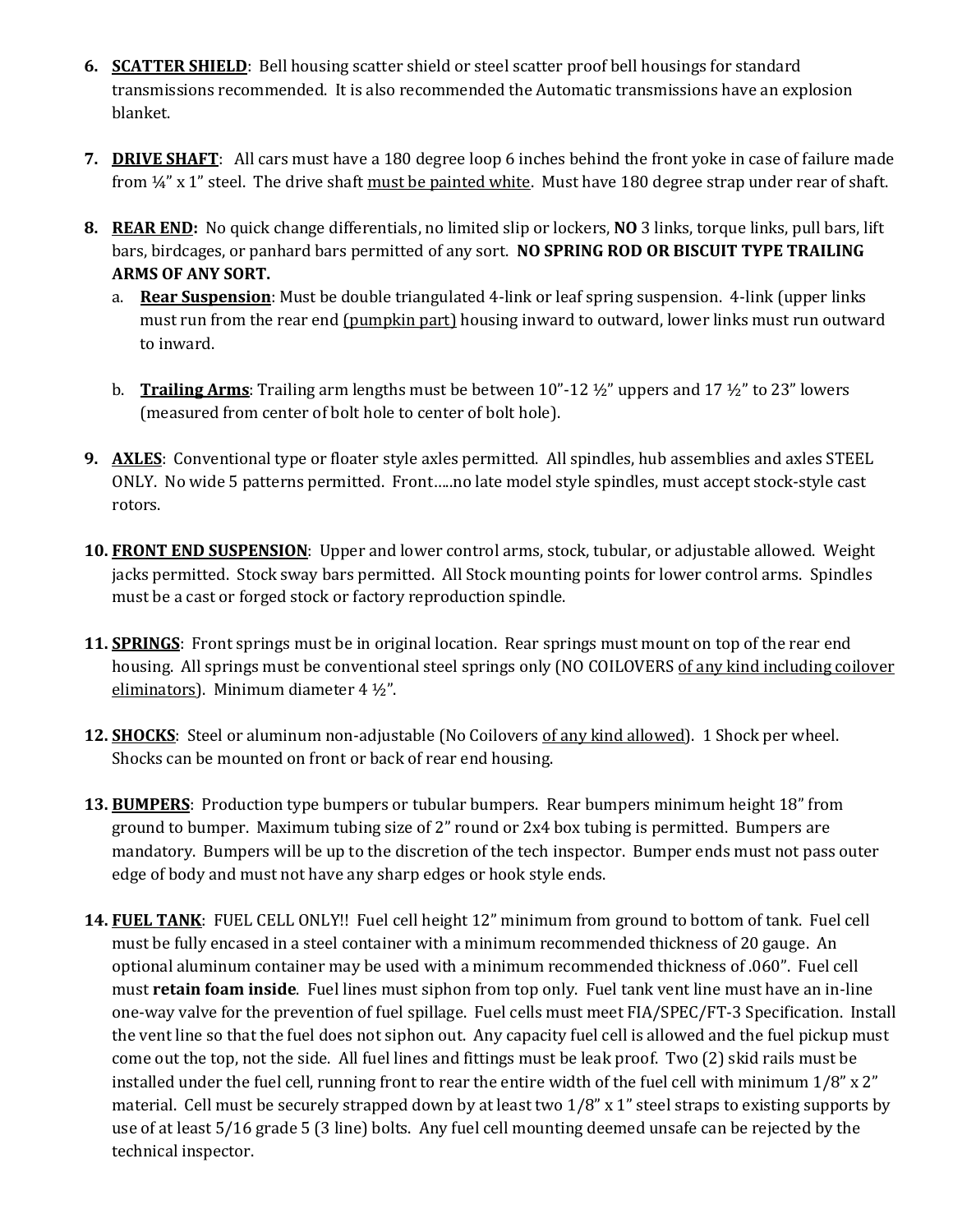**15. BALLAST WEIGHT**: If ballast weight is needed to make weight, it must be securely bolted and painted white and carry the cars number on it. Use of two  $\frac{1}{2}$ " grade 5 bolts or greater must be used to bolt on weight. There will be no weight bolted or welded to the rear end housing. No exceptions or excuses.

## **16. WEIGHT**:

- GM 602 Crate any tire 2600 lbs
- Any c.i. car utilizing 8" tires 2700 lbs
- All cars utilizing anything other than 8" tires must weigh 2900 lbs (exception 602 crate cars)

#### **17. TIRES**:

- Any compound
- Maximum tread width 14" flat surface
- Grooving and siping permitted

#### **ENGINE RULES: Steel Block, Steel Heads**

**88958602 Crate Engine**: This engine has a part number for each item sold; any item is subject to inspection. All part numbers and casting numbers must be visible for inspection. GM engine seal bolts must be in place or be sealed by a Crate Racin' USA, RUSH or FASTRAK certified builder.

## **GM 604 is allowed but must meet all GM specifications and be factory sealed or sealed by a certified RUSH or Crate USA rebuilder. (All 604's MUST WEIGH 2900 lbs unless on 8" tires)**

- **A. CAMSHAFT**: Any make hydraulic, solid flat tappet or roller camshaft allowed.
- **B. INTAKE MANIFOLD**: Any open plenum or dual plane intake permitted.
- **C. CARBURETOR**: Carbureted engines only one four barrel.
- **D. INGITION**: No Mechanical or electrical adjustments from cockpit. No traction control devices. Must run a distributor, no magneto distributors. No LS style set up.
- **E. LUBRICATION SYSTEM**: Wet sump systems only. OEM Oil Pump Systems (use of oil coolers will be permitted as long as they are mounted outside of the cock pit area).
- **F. WATER PUMP**: Stock-type, belt driven.
- **G. FUEL PUMP**: Stock mount pumps, no electric pumps.
- **H. FUEL:** Gasoline and E85 ONLY! No additives. Subject to testing.
- **I. TRACTION CONTROL**: NO traction control of any kind, mechanical or electronic. PENN OHIO PRO STOCK SERIES/Track Officials reserve the right to confiscate any part of the ignition system for further inspection. PENN OHIO PRO STOCK SERIES/Track Officials also reserve the right to install a distributor or MSD 6 series box if traction control is suspected. If parts are confiscated, prize money and points will be held until